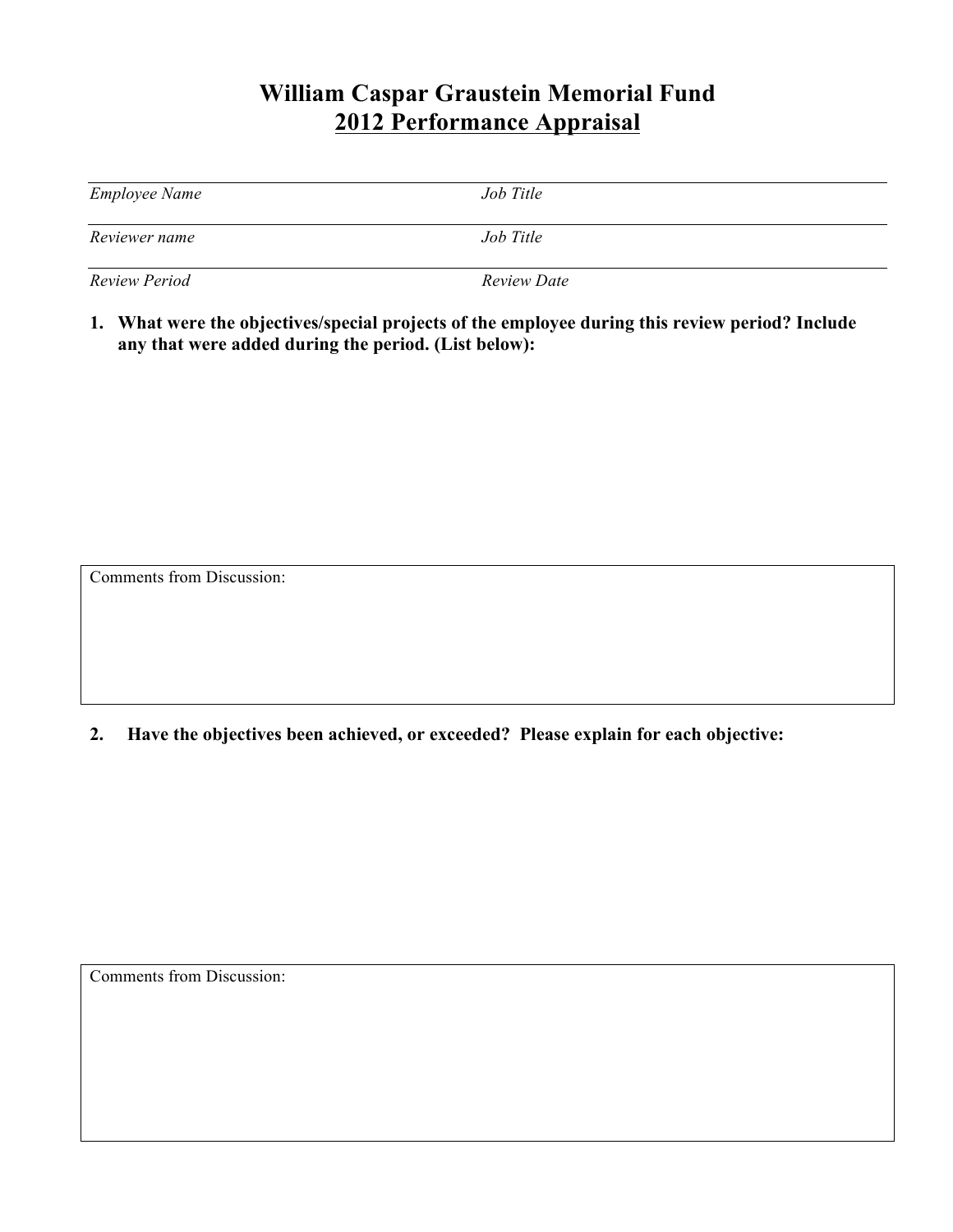#### **3. Job Description:**

- Please assess employee's performance on each of the responsibilities in the job description. (See attached Job Description) (A separate page can be attached to assess job performance.)
- Please list below the three most important things employee does in his/her job. Are these reflected in employee's job description? (See attached.) 1.)
	-
	- 2.)
	- 3.)
- Does the current job description accurately reflect the responsibilities of this employee?

 $yes$  no

If no, draft any necessary changes to the job description; add new responsibilities; delete responsibilities no longer appropriate. Attach to this form.

Comments from Discussion:

**4. What are at least three valuable strengths the employee brings to his/her responsibilities?**

Comments from Discussion:

**5. What skills and abilities has the employee developed or strengthened since the last review?**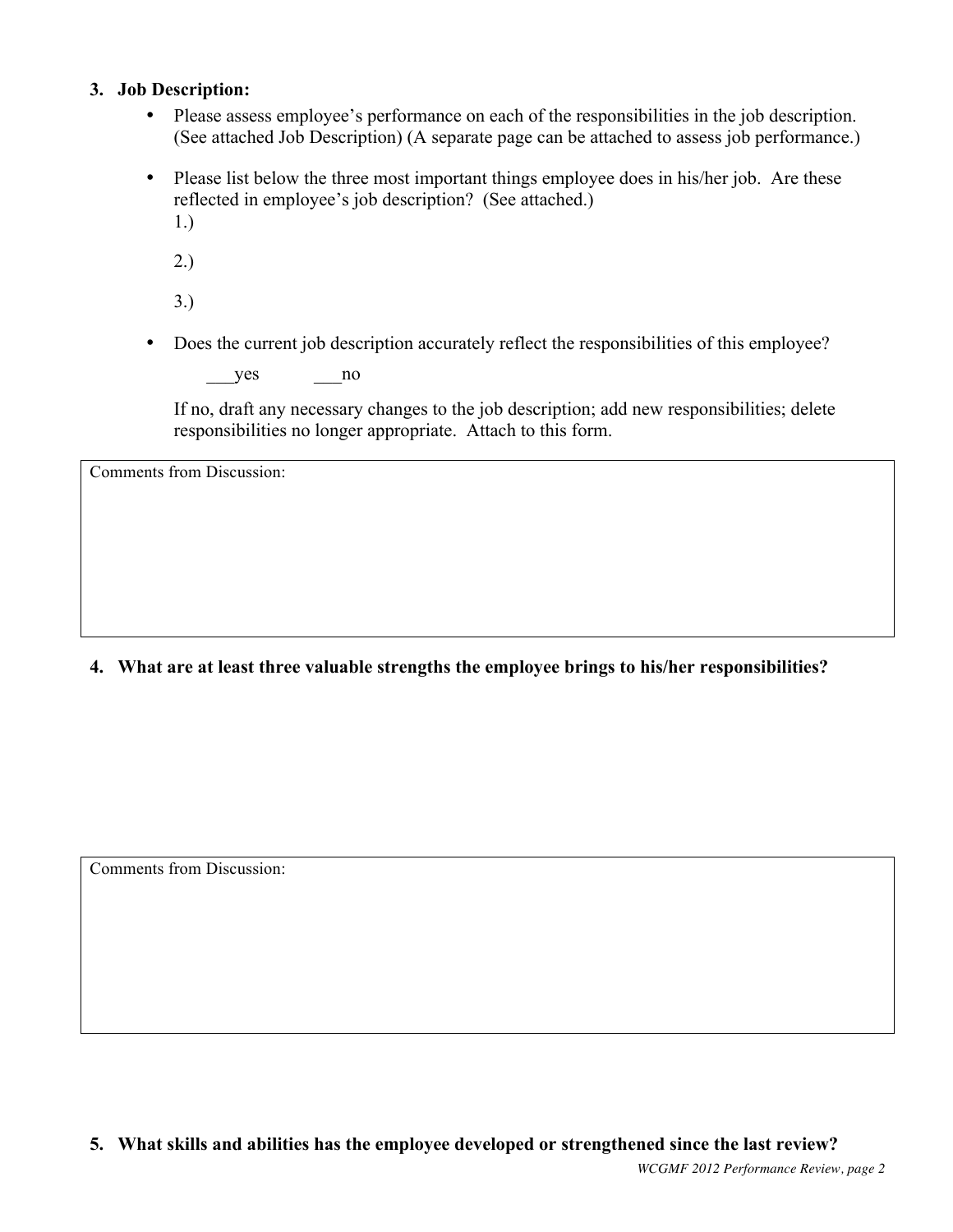Comments from Discussion:

**6. What performance needs improvement or strengthening? What is needed for this to happen?**

Comments from Discussion:

**7. How could the employee work more effectively with others? As a leader? As a team member?**

Comments from Discussion:

**8. How can the Memorial Fund support the employee and help him/her excel?** (Training, coaching, type of supervision, office equipment, information/communication, etc.)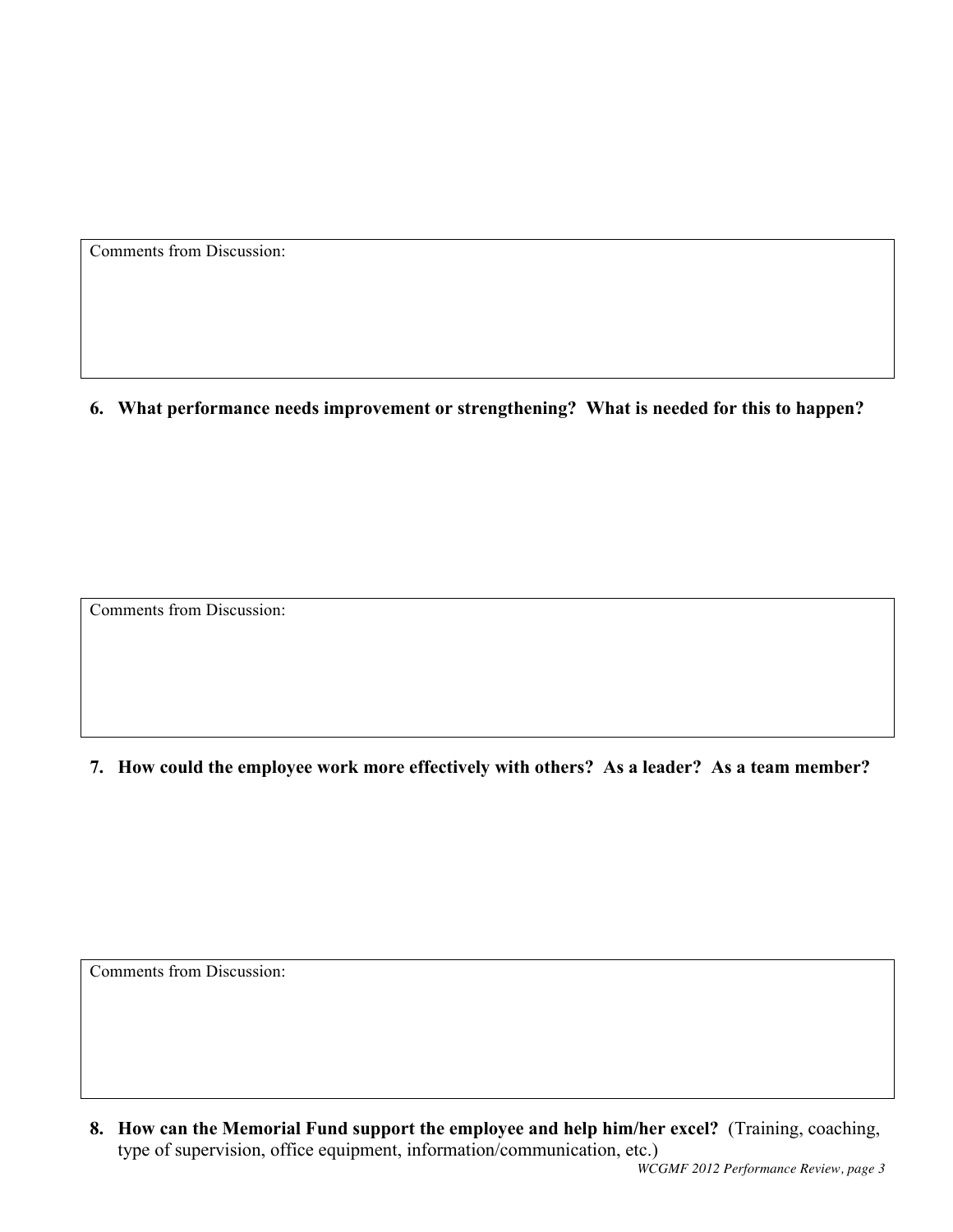Comments from Discussion:

- **9. What are the job objectives/special projects for the employee for the next review period?** (Please list them on the attached form)
- **10. Every employee of the Memorial Fund is expected to have a professional development plan annually. What is the development plan for this employee for the coming year?** (Use attached form.)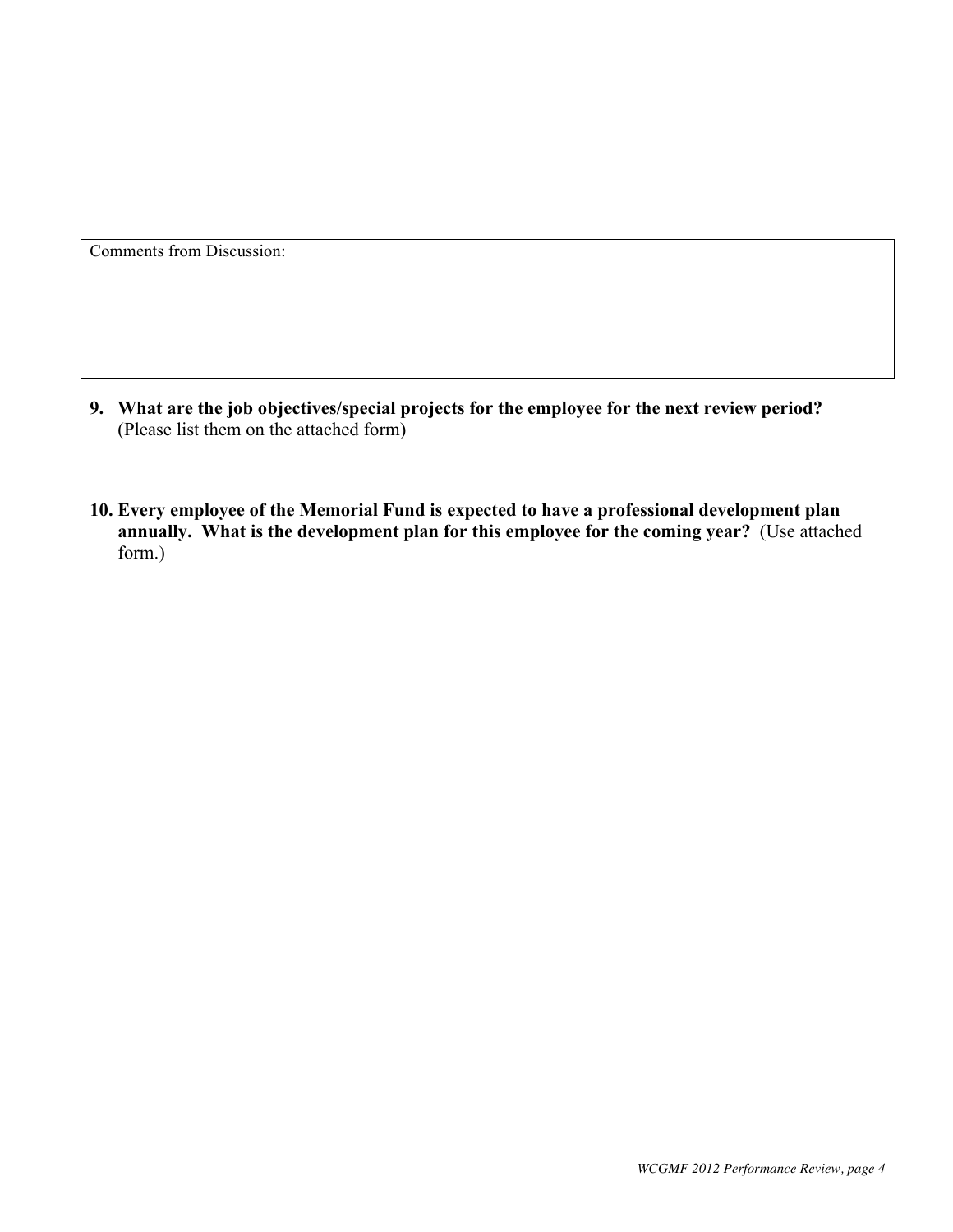### **11**. **Supervisor only: Please score the employee below, with 4 being high or best. Provide the rationale for your score and give specific examples when the review is discussed.**

|                                                                                                                |                         | timeliness, organization, degree of supervision needed, etc.)                                                         |               |                  |  |
|----------------------------------------------------------------------------------------------------------------|-------------------------|-----------------------------------------------------------------------------------------------------------------------|---------------|------------------|--|
|                                                                                                                | $\mathbf{\mathfrak{D}}$ | $\circled{2}$                                                                                                         | $\circled{3}$ | $\circledast$    |  |
|                                                                                                                |                         |                                                                                                                       |               |                  |  |
|                                                                                                                |                         |                                                                                                                       |               |                  |  |
| Comments from Discussion:                                                                                      |                         |                                                                                                                       |               |                  |  |
|                                                                                                                |                         |                                                                                                                       |               |                  |  |
|                                                                                                                |                         |                                                                                                                       |               |                  |  |
| <b>Dependability</b> (consider: meeting deadlines, availability to others, attendance, punctuality, follow-up, |                         |                                                                                                                       |               |                  |  |
| following instructions well, keeping commitments, etc.)                                                        |                         |                                                                                                                       |               |                  |  |
|                                                                                                                | $\mathbf{I}$            | $^{\circledR}$                                                                                                        | $\circled{3}$ | $\bigcircled{4}$ |  |
| Please explain this score                                                                                      |                         |                                                                                                                       |               |                  |  |
|                                                                                                                |                         |                                                                                                                       |               |                  |  |
| <b>Comments from Discussion:</b>                                                                               |                         |                                                                                                                       |               |                  |  |
|                                                                                                                |                         |                                                                                                                       |               |                  |  |
|                                                                                                                |                         |                                                                                                                       |               |                  |  |
| <b>Communication</b> (consider: keeps others informed, uses language effectively, uses WCGMF                   |                         |                                                                                                                       |               |                  |  |
| Communication Guidelines, expresses ideas clearly, uses grammatically correct oral and written<br>language)    |                         |                                                                                                                       |               |                  |  |
|                                                                                                                | $\mathbf{D}$            | $\circled{2}$                                                                                                         | $\circled{3}$ | $\bigcircled{4}$ |  |
| Rationale for this score                                                                                       |                         |                                                                                                                       |               |                  |  |
|                                                                                                                |                         |                                                                                                                       |               |                  |  |
|                                                                                                                |                         |                                                                                                                       |               |                  |  |
|                                                                                                                |                         |                                                                                                                       |               |                  |  |
|                                                                                                                |                         |                                                                                                                       |               |                  |  |
| <b>Comments from Discussion:</b>                                                                               |                         |                                                                                                                       |               |                  |  |
| Ability to manage work (consider: ability to identify problems, ability to prioritize work, decision-          |                         |                                                                                                                       |               |                  |  |
| making skills, ability to problem solve, ability to manage time and work load, ability to effectively guide    |                         |                                                                                                                       |               |                  |  |
| others as a manager or guide a task or project.)                                                               |                         |                                                                                                                       |               |                  |  |
|                                                                                                                | $\circled{1}$           | (2)                                                                                                                   | $\circledS$   | $^{\circledR}$   |  |
|                                                                                                                |                         | <u> 1989 - Johann John Barn, mars ar yw y cynnwys y cynnwys y cynnwys y cynnwys y cynnwys y cynnwys y cynnwys y c</u> |               |                  |  |
|                                                                                                                |                         |                                                                                                                       |               |                  |  |
| Rationale for this score<br><b>Comments from Discussion:</b>                                                   |                         |                                                                                                                       |               |                  |  |
|                                                                                                                |                         |                                                                                                                       |               |                  |  |
| Initiative and attitude (consider: interested in own work and work of others, works well for and with          |                         |                                                                                                                       |               |                  |  |

*shows openness to change, poise under pressure)*  $\textcircled{1}$   $\textcircled{2}$   $\textcircled{3}$   $\textcircled{4}$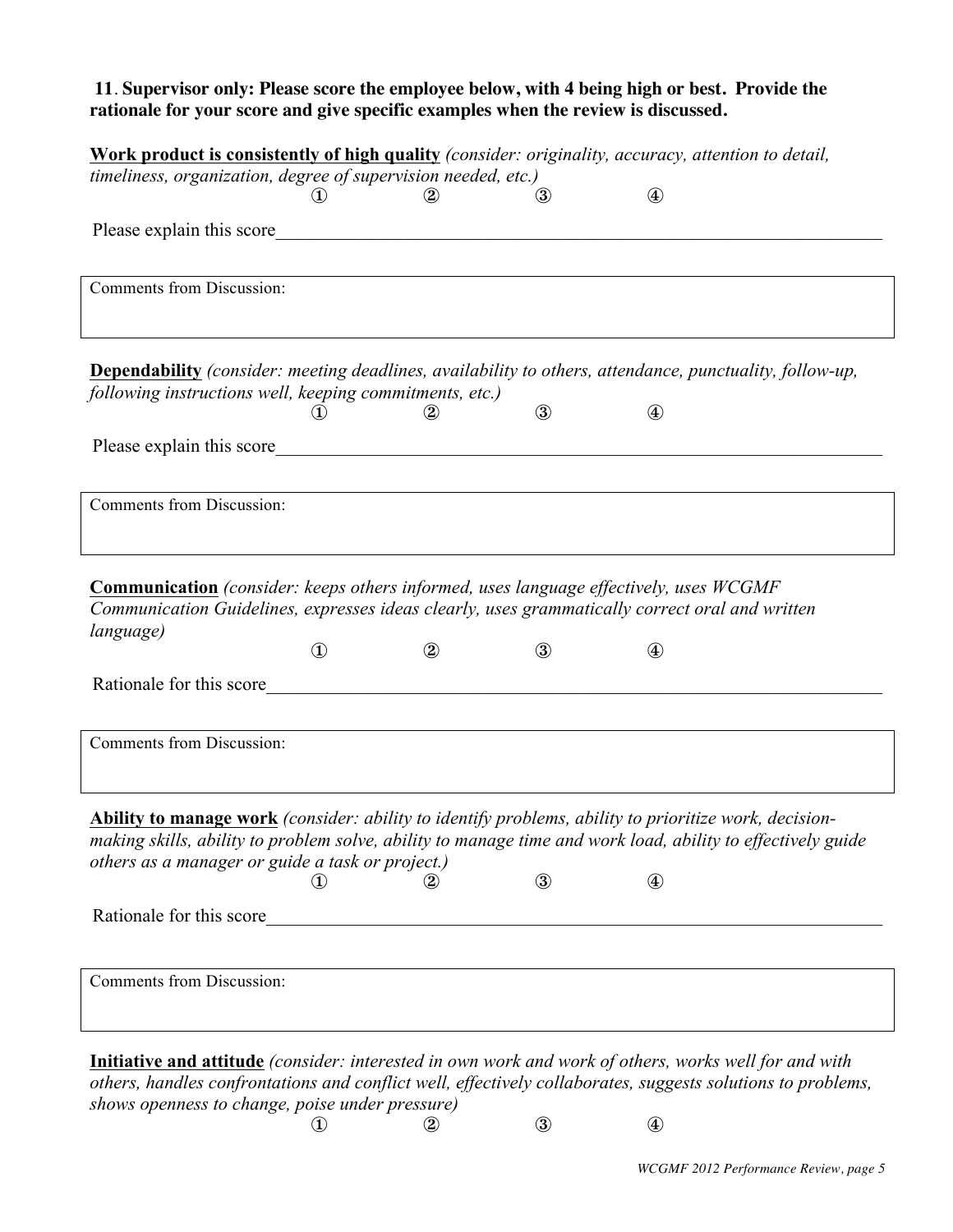|                | Rationale for this score                                                                                                                                                                                                                                                                                                                                                                                                                   |
|----------------|--------------------------------------------------------------------------------------------------------------------------------------------------------------------------------------------------------------------------------------------------------------------------------------------------------------------------------------------------------------------------------------------------------------------------------------------|
|                | <b>Comments from Discussion:</b>                                                                                                                                                                                                                                                                                                                                                                                                           |
|                | <b>Contributions to Team</b> (consider: assists and supports other team members, keeps the focus on the<br>overall work plan and organizational goals, offers suggestions to enhance the work of other team<br>members and welcomes their suggestions, informs team members in advance when assistance will be<br>needed, connects team activities and maximizes team effectiveness)<br>$\circled{4}$<br>$\bf(1)$<br>$\bf (2)$<br>$\bf(3)$ |
|                | Please explain this score                                                                                                                                                                                                                                                                                                                                                                                                                  |
|                | <b>Comments from Discussion:</b>                                                                                                                                                                                                                                                                                                                                                                                                           |
|                |                                                                                                                                                                                                                                                                                                                                                                                                                                            |
|                | Overall score for performance (questions 1 through 11.)                                                                                                                                                                                                                                                                                                                                                                                    |
| $\circled{1}$  | Does not meet expectations. (Is rarely acceptable.)                                                                                                                                                                                                                                                                                                                                                                                        |
| $\overline{2}$ | Sometimes meets expectations. (Is occasionally unacceptable.)                                                                                                                                                                                                                                                                                                                                                                              |
| $\circled{3}$  | Consistently meets, occasionally exceeds expectations. (Thoroughly understands and displays<br>commitment to organization.)                                                                                                                                                                                                                                                                                                                |
| $^{\circledR}$ | Frequently exceeds expectations. (Always displays outstanding commitment to organization.<br>Can be counted on for outstanding performance.)                                                                                                                                                                                                                                                                                               |

 $\_$  , and the contribution of the contribution of  $\mathcal{L}_\mathcal{A}$  , and the contribution of  $\mathcal{L}_\mathcal{A}$ 

 $\mathcal{L}_\mathcal{L} = \{ \mathcal{L}_\mathcal{L} = \{ \mathcal{L}_\mathcal{L} = \{ \mathcal{L}_\mathcal{L} = \{ \mathcal{L}_\mathcal{L} = \{ \mathcal{L}_\mathcal{L} = \{ \mathcal{L}_\mathcal{L} = \{ \mathcal{L}_\mathcal{L} = \{ \mathcal{L}_\mathcal{L} = \{ \mathcal{L}_\mathcal{L} = \{ \mathcal{L}_\mathcal{L} = \{ \mathcal{L}_\mathcal{L} = \{ \mathcal{L}_\mathcal{L} = \{ \mathcal{L}_\mathcal{L} = \{ \mathcal{L}_\mathcal{$ 

Employee's Signature Date

Supervisor's Signature Date